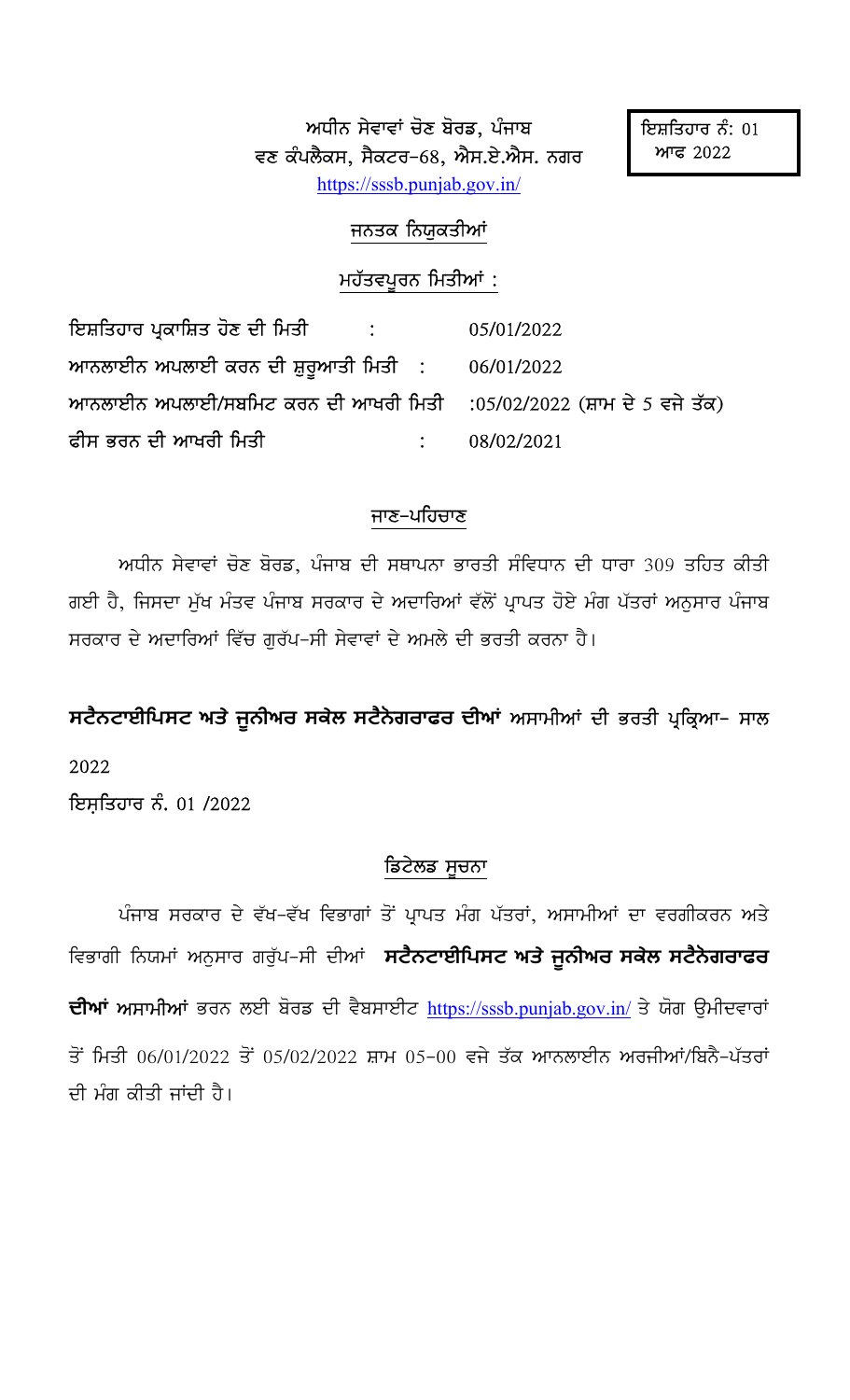## 2. Total number of posts of Stenotypist- 312 and Junior Scale Stenotypist- 22 as under :-

| Sr.<br>No.     | Category                                       | <b>Stenotypist</b> | <b>Junior Scale</b><br><b>Stenotypist</b> |
|----------------|------------------------------------------------|--------------------|-------------------------------------------|
| A              | B                                              | C                  |                                           |
| 1              | General                                        | 120                | 11                                        |
| $\overline{2}$ | <b>Schedule Caste</b>                          | 71                 | 04                                        |
| 3              | <b>Backward Class</b>                          | 25                 | 01                                        |
| $\overline{4}$ | <b>ESM</b> General                             | 30                 | 02                                        |
| 5              | ESM (SC)                                       | 09                 | ---                                       |
| 6              | ESM (BC)                                       | 04                 | <b>BRE</b>                                |
| $\tau$         | <b>Sports General</b>                          | 11                 | ---                                       |
| 8              | Sports (SC)                                    | 02                 | 01                                        |
| 9              | Physical Handicapped                           | 18                 | 01                                        |
| 10             | Freedom Fighter                                | 02                 | 01                                        |
| 11             | <b>Economically Weaker</b><br>Section (E.W.S.) | 20                 | 01                                        |
|                | <b>Total</b>                                   | 312                | 22                                        |

ਉਕਤ ਅਸਾਮੀਆਂ ਵਿੱਚ ਔਰਤਾਂ ਲਈ ਰਾਖਵੀਆਂ ਅਸਾਮੀਆਂ ਦੀ ਕੈਟਾਗਰੀਵਾਈਜ਼ ਵੰਡ ਅਤੇ ਸਬ–ਕੈਟਾਗਰੀਜ਼ ਸਬੰਧੀ ਉਮੀਦਵਾਰਾਂ ਨੂੰ ਬੋਰਡ ਦੀ ਵੈੱਬਸਾਈਟ ਰਾਹੀਂ ਬਾਅਦ ਵਿੱਚ ਸੂਚਿਤ ਕੀਤਾ ਜਾਵੇਗਾ। 3. ਆਸਾਮੀ ਕੋਡ/ ਪੇਅ ਸਕੇਲ

| ਲੜੀ ਨੰ. | ਅਸਾਮੀ ਦਾ ਨਾਮ | <u>ਪੇਅ ਸਕੇਲ (Minium Pay Admissible)</u>                        |
|---------|--------------|----------------------------------------------------------------|
| 1.      | ਸਟੈਨੋਟਾਈਪਿਸਟ | ਵਿੱਤ ਵਿਭਾਗ ਦੀਆਂ ਹਦਾਇਤਾਂ ਅਨੁਸਾਰ Pay Scale/Pay Matrix as per 7th |
|         |              | Central Pay Commission Rs.21700/- (Level-3) ਹੋਵੇਗੀ।            |
| 2.      | ਜੂਨੀਅਰ ਸਕੇਲ  | ਵਿੱਤ ਵਿਭਾਗ ਦੀਆਂ ਹਦਾਇਤਾਂ ਅਨੁਸਾਰ Pay Scale/Pay Matrix as per 7th |
|         | ਸਟੇਨੋਗਰਾਫਰ   | Central Pay Commission Rs.29200/- (Level-5) ਹੋਵੇਗੀ।            |

# 4. ਵਿੱਦਿਅਕ ਯੋਗਤਾ (Education Qualification) :-

| ਲੜੀ ਨੰ. | ਅਸਾਮੀ ਦਾ ਨਾਮ | ਵਿੱਦਿਅਕ ਯੋਗਤਾ                                                                                     |
|---------|--------------|---------------------------------------------------------------------------------------------------|
| 1.      |              | 1. The applicant should possess a Bachelor's degree in any discipline                             |
|         | ਸਟੈਨੋਟਾਈਪਿਸਟ | from a recognized university.                                                                     |
|         |              | 2.<br>Possesses at least 120 Hours Course with working experience in the                          |
|         |              | use of Personal Computer or Information Technology in Office                                      |
|         |              | Productivity Applications or Desktop Publishing Applications from a                               |
| 2.      | ਜਨੀਅਰ ਸਕੇਲ   | recognized institution or a reputed institution, which is ISO 9001                                |
|         | ਸਟੇਨੋਗਰਾਫਰ   | certified; OR Possesses at least 120 Hours' working experience in                                 |
|         |              | Computer Applications from a recognized institution or a Certificate of                           |
|         |              | 'O' Level from the Department of Electronic Accreditation of Computer                             |
|         |              | Course (in short DOEACC).                                                                         |
|         |              | 3. He must have passed matriculation with Punjabi as one of the                                   |
|         |              | subject or its equivalent level.                                                                  |
| Note:-  |              | The applicant should fulfill the condition of qualification on or before the last date of receipt |

Note:- The applicant should fulfill the condition of qualification on or before the last date of receipt of applications.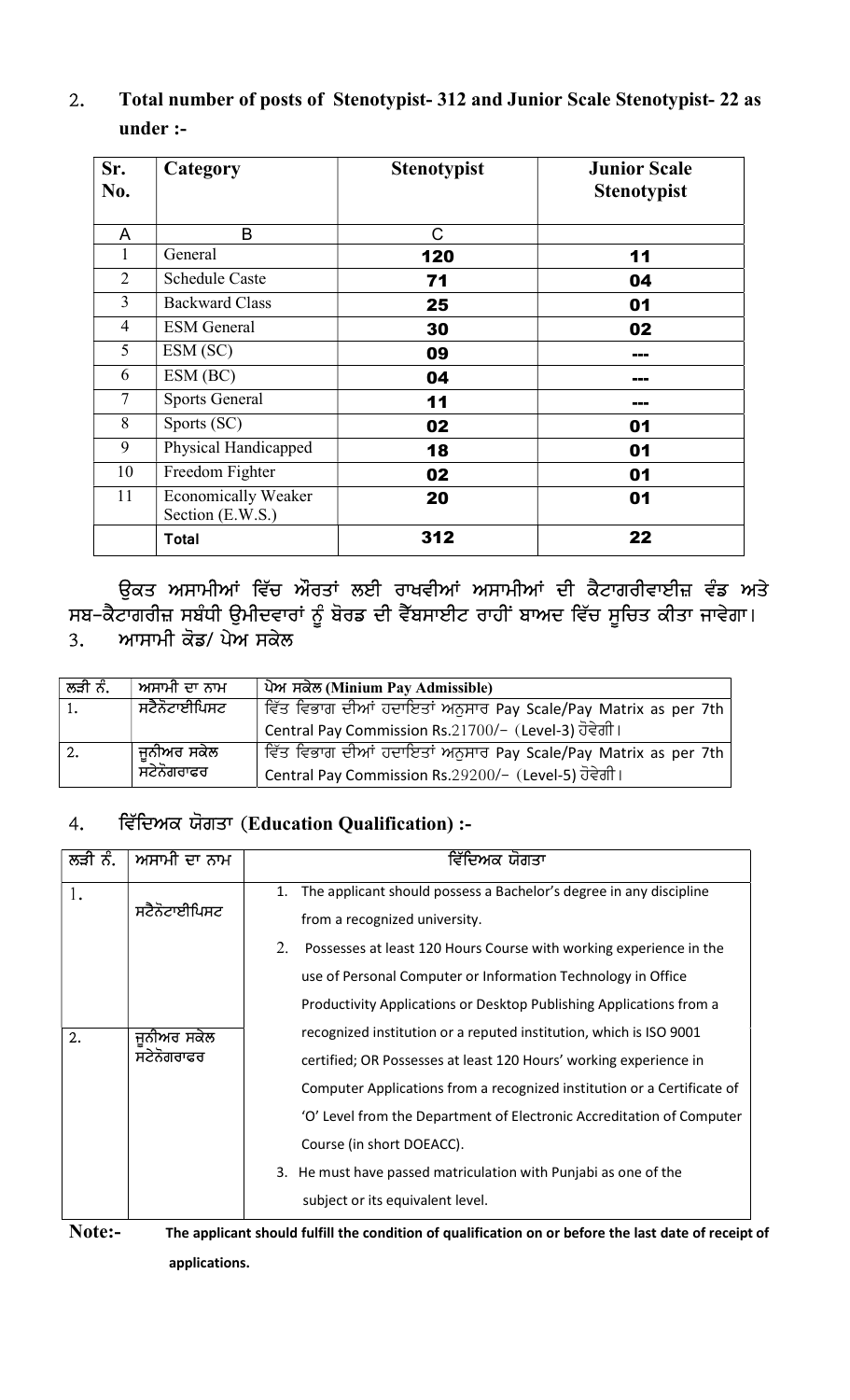## 5. ਕੈਟਾਗਰੀ ਕੋਡ (Category codes):

| Sr. No. | Category                        | Code |
|---------|---------------------------------|------|
| 1.      | General                         | 101  |
| 2.      | EWS (Gen.)                      | 102  |
| 3.      | S.C (M & B)                     | 103  |
| 4.      | S.C (Ramdasia & others)         | 104  |
| 5.      | B.C                             | 105  |
| 6.      | ESM Gen. (Self)                 | 106  |
| 7.      | ESM Gen. (Dependent)            | 107  |
| 8.      | ESM SC (M&B) (Self)             | 108  |
| 9.      | ESM SC. (M&B) (Dependent)       | 109  |
| 10.     | ESM SC (R&O) (Self)             | 110  |
| 11.     | ESM SC. (R&O) (Dependent)       | 111  |
| 12.     | ESM BC (Self)                   | 112  |
| 13.     | <b>ESM BC (Dependent)</b>       | 113  |
| 14.     | Sports Gen.                     | 114  |
| 15.     | Sports (SC-M&B)                 | 115  |
| 16.     | Sports (SC-R&O)                 | 116  |
| 17.     | Physical Handicapped (Ortho)    | 117  |
| 18.     | Physical Handicapped (VH)       | 118  |
| 19.     | Physical Handicapped (HH)       | 119  |
| 20.     | Physical Handicapped (MI or MD) | 120  |
| 18      | Freedom Fighter                 | 121  |

General - ਆਮ ਵਰਗ, EWS (Gen.) - ਆਰਥਿਕ ਤੌਰ ਤੇ ਕਮਜ਼ੋਰ ਵਰਗ (ਆਮ),  $SC$  (M&B) - ਅਨੁਸੁਚਿਤ ਜਾਤੀ (ਮਜ਼ਬੀ ਤੇ ਬਾਲਮਿਕੀ),  $SC$  (R&O) - ਅਨੁਸੁਚਿਤ ਜਾਤੀ (ਰਾਮਦਾਸੀਆ ਤੇ ਹੋਰ), BC - ਪੱਛੜੀ ਸ਼੍ਰੇਣੀ, ESM Gen. (Self) - ਸਾਬਕਾ ਫੌਜੀ-ਆਮ ਵਰਗ (ਖੁਦ), ESM Gen. (Dependent) ਸਾਬਕਾ ਫੌਜੀ-ਆਮ ਵਰਗ (ਆਸ਼ਰਿਤ), ESM SC (Self) -ਸਾਬਕਾ ਫੌਜੀ-ਅਨੁਸੁਚਿਤ ਜਾਤੀ (ਖੁਦ), ESM SC (Dependent) - ਸਾਬਕਾ ਫੌਜੀ-ਅਨੁਸੁਚਿਤ ਜਾਤੀ (ਆਸ਼ਰਿਤ), ESM BC (Self) - ਸਾਬਕਾ ਫੌਜੀ–ਪੱਛੜੀ ਸ਼੍ਰੇਣੀ (ਖੁਦ), ESM BC (Dependent) - ਸਾਬਕਾ ਫੌਜੀ-ਪੱਛੜੀ ਸ਼੍ਰੇਣੀ (ਆਸ਼ਰਿਤ), Sports Gen. - ਖਿਡਾਰੀ (ਆਮ ਵਰਗ),  $Sports (SC-M&B)$  - ਖਿਡਾਰੀ (ਅਨੁਸੂਚਿਤ ਜਾਤੀ- ਮਜ਼ਬੀ/ਬਾਲਮੀਕੀ), Sports (SC-R&O) -ਖਿਡਾਰੀ (ਅਨੁਸੁਚਿਤ ਜਾਤੀ- ਰਮਦਾਸੀਆ ਤੇ ਹੋਰ) Physical Handicapped (Ortho) -ਦਿਵਿਆਂਗਜਨ (ਆਰਥੋ), Physical Handicapped (VH)- ਦਿਵਿਆਂਗਜਨ (ਨੇਤਰਹੀਣ/ਅੰਸ਼ਿਕ ਨੇਤਰਹੀਣ), Physical Handicapped (HH)- ਦਿਵਿਆਂਗਜਨ (ਗੁੰਗੇ ਤੇ ਬੋਲੇ), Physical Handicapped (MI or MD)- ਦਿਵਿਆਂਗਜਨ (Mental illness or Multiple disabllity), Freedom Fighter - ਸੁਤੰਤਰਤਾ ਸੰਗਰਾਮੀ।

ਨੋਟ: (ੳ) ESM Gen., ESM SC ਅਤੇ ESM BC ਦੀਆਂ ਅਸਾਮੀਆਂ ESM (Self) ਉਮੀਦਵਾਰਾਂ ਵਿੱਚੋਂ ਹੀ ਭਰੀਆਂ ਜਾਣਗੀਆਂ। ESM (Self ) ਉਮੀਦਵਾਰ ਉਪਲੱਬਧ ਨਾ ਹੋਣ ਦੀ ਸਥਿਤੀ ਵਿੱਚ ਹੀ ਇਹ ਅਸਾਮੀਆਂ ESM (Dependent) ੳਮੀਦਵਾਰਾਂ ਵਿੱਚੋਂ ਭਰੀਆਂ ਜਾਣਗੀਆਂ।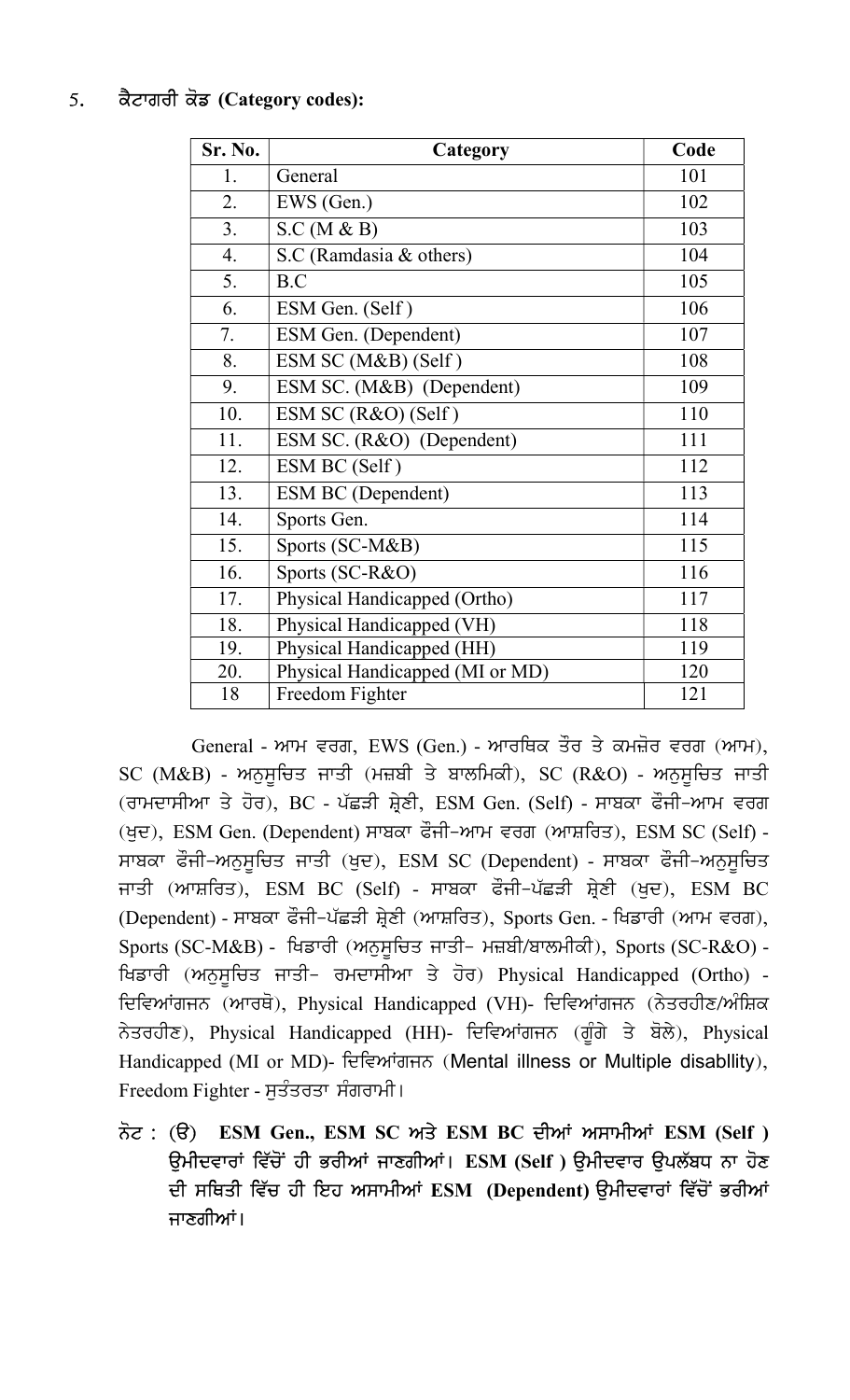(ਅ) ਪੰਜਾਬ ਸਰਕਾਰ, ਰੱਖਿਆ ਸੇਵਾਵਾਂ ਭਲਾਈ ਵਿਭਾਗ ਦੇ ਨੋਟਿਫੇਸ਼ਨ ਮਿਤੀ 08.05.2020 ਮੁਤਾਬਿਕ ਜੇਕਰ ਕਿਸੇ ਅਸਾਮੀ ਵਿਰੁੱਧ ਸਾਬਕਾ ਫੌਜੀ ਖੁਦ ਜਾਂ ਸਾਬਕਾ ਫੌਜੀ ਆਸਰਿਤ ੳਮੀਦਵਾਰ ੳਪਲੱਬਧ ਨਹੀਂ ਹੰਦਾ ਤਾਂ ਇਹ ਅਸਾਮੀ ਹੇਠ ਲਿਖੇ ਨਿਯਮ ਅਨਸਾਰ ਭਰੀ ਜਾਣੀ ਹੈ :–

 In the Punjab Recruitment of Ex-Servicemen Rules, 1982, in rule 4, in sub-rule (1), for the existing third proviso, the following proviso shall be substituted, namely:-

"Provided further that when an ex-serviceman is not available for recruitment against a reserved vacancy and further no wife or dependent child of an Ex-serviceman is available for recruitment against a reserved vacancy, such a vacancy shall be reserved to be filled in by recruitment of the grand child of a Gallantry Award Winner, in case the benefit of reservation has not been availed of by any of the children or dependents of such winner or by the winner himself subject to the conditions specified in the second proviso."

(ੲ) ਉਪਰੋਕਤ ਰਾਖਵਾਂਕਰਨ ਅਤੇ ਸ਼੍ਰੇਣੀ–ਵਾਈਜ਼ ਵਰਗੀਕਰਨ ਪੰਜਾਬ ਸਰਕਾਰ ਦੇ ਵੱਖ–ਵੱਖ ਵਿਭਾਗਾਂ ਵੱਲੋਂ ਪ੍ਰਾਪਤ ਮੰਗ–ਪੱਤਰ ਅਤੇ ਦਰਸਾਏ ਵਰਗੀਕਰਨ ਅਨੁਸਾਰ ਹੀ ਹੈ। ਜੇਕਰ ਸਬੰਧਤ ਵਿਭਾਗਾਂ ਵੱਲੋਂ ਭਵਿੱਖ ਵਿੱਚ ਭਰਤੀ ਪ੍ਰਕਿਰਿਆ ਦੀ ਕਿਸੇ ਵੀ ਸਟੇਜ ਤੇ ਕਿਸੇ ਵੀ ਕਾਰਨ ਉਪਰੋਕਤ ਦਰਸਾਈਆਂ ਅਸਾਮੀਆਂ ਦੀ ਗਿਣਤੀ ਘਟਾਉਣ ਜਾਂ ਵਧਾਉਣ ਦਾ ਫੈਸਲਾ ਲੈਂਦਾ ਹੈ ਜਾਂ ਉਪਰੋਕਤ ਦਰਸਾਏ ਸ਼੍ਰੇਣੀਆਂ ਦੇ ਵਰਗੀਕਰਨ ਵਿੱਚ ਕਿਸੇ ਵੀ ਤਰ੍ਹਾਂ ਦੀ ਤਬਦੀਲੀ/ ਸੋਧ ਕਰਨ ਦਾ ਫੈਸਲਾ ਲੈਂਦਾ ਹੈ ਤਾਂ ਬੋਰਡ ਦਆਰਾ ਇਸ ਸਬੰਧੀ  $\bf Corrigendum/notice$ ਜਾਰੀ ਕਰਦੇ ਹੋਏ ਭਰਤੀ ਵਿੱਚ ਸੋਧ ਕੀਤੀ ਜਾ ਸਕਦੀ ਹੈ। ਅਜਿਹੀ ਹਰ ਤਰ੍ਹਾਂ ਦੀ ਸੋਧ ਸਮੂਹ ਉਮੀਦਵਾਰਾਂ ਤੇ ਲਾਗੂ ਹੋਵੇਗੀ ਅਤੇ ਹਰ ਉਮੀਦਵਾਰ ਇਸਦੀ ਪਾਲਣਾ ਕਰਨਾ ਯਕੀਨੀ  $B$ ਣਾਏਗਾ।

 $6.$  ਉਮਰ ਸੀਮਾ :

ਉਪਰੋਕਤ ਅਸਾਮੀਆਂ ਲਈ ਉਮਰ ਸੀਮਾ ਪੰਜਾਬ ਸਰਕਾਰ ਦੀਆਂ ਹਦਾਇਤਾਂ ਅਨੁਸਾਰ ਮਿਤੀ  $01.01.2022$  ਨੂੰ ਹੇਠ ਅਨੁਸਾਰ ਹੋਣੀ ਚਾਹੀਦੀ ਹੈ :-

- (i) ਜਨਰਲ ਸ਼੍ਰੇਣੀ ਦੇ ਉਮੀਦਵਾਰ ਦੀ ਉਮਰ 18 ਸਾਲ ਤੋਂ ਘੱਟ ਅਤੇ 37 ਸਾਲ ਤੋਂ ਵੱਧ ਨਹੀਂ ਹੋਣੀ ਚਾਹੀਦੀ।
- (ii) ਪੰਜਾਬ ਰਾਜ ਦੇ ਅਨੁਸੁਚਿਤ ਜਾਤੀ ਅਤੇ ਪੱਛੜੀ ਸ਼੍ਰੇਣੀ ਦੇ ਵਸਨੀਕ ਉਮੀਦਵਾਰਾਂ ਦੀ ਵੱਧ ਤੋਂ ਵੱਧ ਉਮਰ ਸੀਮਾ 42 ਸਾਲ ਹੋਵੇਗੀ।
- (iii) ਰਾਜ ਅਤੇ ਕੇਂਦਰੀ ਸਰਕਾਰ ਦੇ ਕਰਮਚਾਰੀਆਂ ਲਈ ਉਪਰਲੀ ਉਮਰ ਸੀਮਾ ਵਿੱਚ ਛੋਟ ਦਿੰਦੇ ਹੋਏ ਵੱਧ ਤੋਂ ਵੱਧ ਉਮਰ ਸੀਮਾ 45 ਸਾਲ ਹੋਵੇਗੀ।
- (iv) ਪੰਜਾਬ ਦੇ ਵਸਨੀਕ ਸਾਬਕਾ ਫੌਜੀਆਂ ਦੇ ਕੇਸ ਵਿੱਚ ਉਪਰਲੀ ਉਮਰ ਸੀਮਾ Punjab Recruitment of EX-Servicemen Rules, 1982 ਵਿੱਚ ਸਮੇਂ-ਸਮੇਂ ਹੋਈਆਂ ਸੋਧਾਂ ਅਨਸਾਰ ਹੋਵੇਗੀ। ਇਹ ਉਮਰ ਸੀਮਾ ਉਨ੍ਹਾਂ ਦੀ ਫੌਜ ਵਿੱਚ ਕੀਤੀ ਸੇਵਾ ਦਾ ਸਮਾਂ ਉਨ੍ਹਾਂ ਦੀ ਉਮਰ ਵਿੱਚੋਂ ਘਟਾਉਣ ਤੋਂ ਬਾਅਦ ਬਾਕੀ ਬਚੀ ਉਮਰ ਜੇਕਰ ਸੇਵਾ ਰੁਲਾਂ ਅਨੁਸਾਰ ਅਸਾਮੀ ਦੀ ਉਪਰਲੀ ਉਮਰ ਸੀਮਾ ਤੋਂ 3 ਸਾਲ ਤੋਂ ਵੱਧ ਨਹੀਂ ਹੋਵੇਗੀ ਤਾਂ ਮੰਨਿਆ ਜਾਵੇਗਾ ਕਿ ਉਹ ਉਮਰ ਸੀਮਾ ਦੀਆਂ ਸ਼ਰਤਾਂ ਪੁਰੀਆਂ ਕਰਦਾ ਹੈ।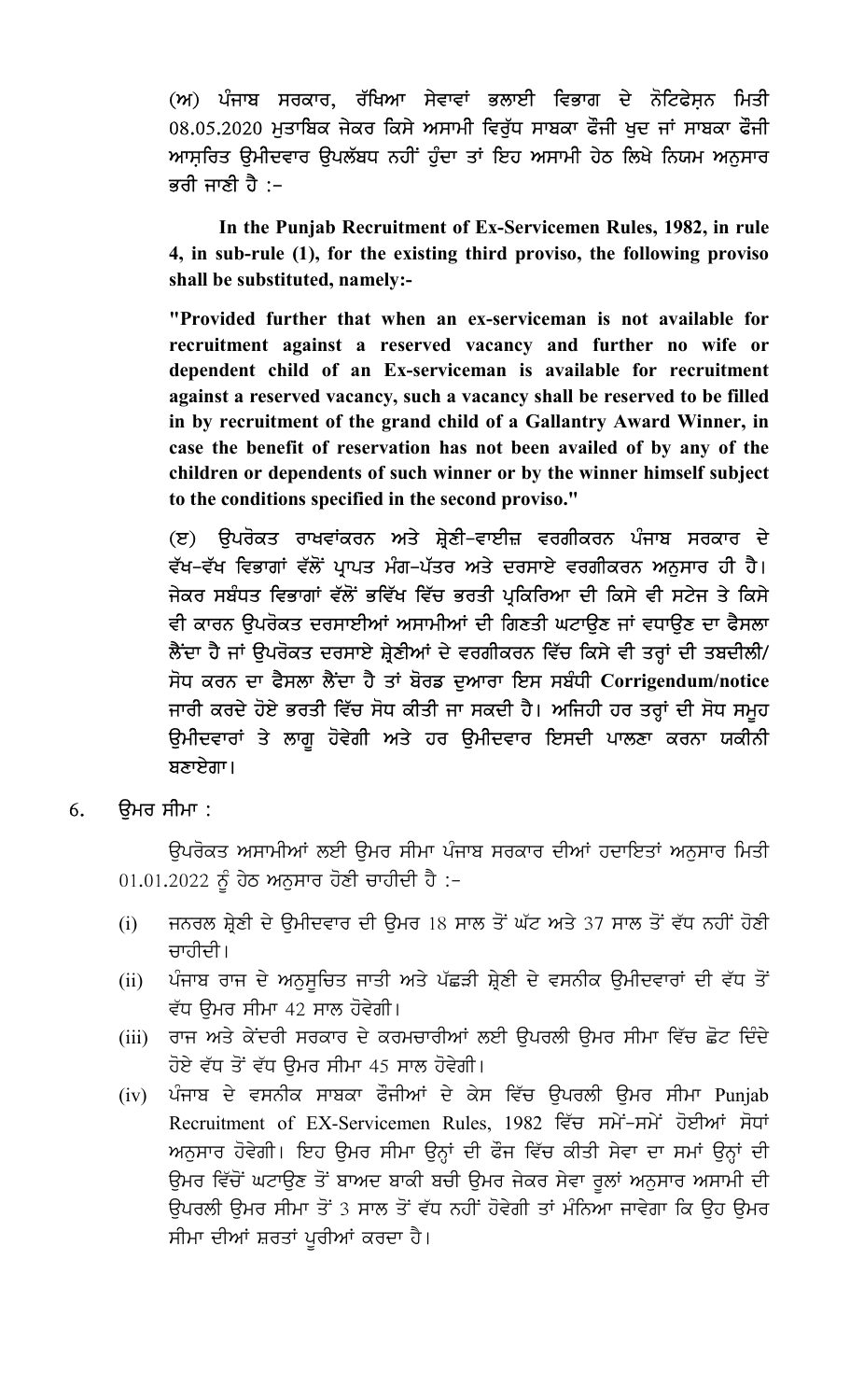- (v) ਪੰਜਾਬ ਦੇ ਵਸਨੀਕ ਅੰਗਹੀਣਾਂ ਲਈ ਉਪਰਲੀ ਉਮਰ ਸੀਮਾ ਵਿੱਚ 10 ਸਾਲ ਛੋਟ ਦਿੰਦੇ ਹੋਏ ਵੱਧ ਤੋਂ ਵੱਧ ਉਮਰ ਸੀਮਾ 47 ਸਾਲ ਹੋਵੇਗੀ।
- (vi) The upper age limit for widows, divorcees and certain other categories of married women as per instructions issued by the Government of Punjab vide Letter No. 1/50/83-5PP(1368)/3454 dated 23.04.1984 will be relaxed up to 40 years.

### $7.$  ਫੀਸ ਸਬੰਧੀ ਵੇਰਵਾ :

| ਆਮ ਵਰਗ $(GEN)$                                                    | - $1000/-$ ਰੁਪਏ |
|-------------------------------------------------------------------|-----------------|
| ਐਸ.ਸੀ. (SC)/ਬੀ.ਸੀ. (BC)/ਆਰਥਿਕ ਤੌਰ ਤੇ ਕਮਜ਼ੋਰ ਵਰਗ (EWS) - 250/- ਰਪਏ |                 |
| ਸਾਬਕਾ ਫੌਜੀ ਅਤੇ ਆਸ਼ਰਿਤ (Ex-Servicemen & Dependent)                 | - $200/-$ ਰੁਪਏ  |
| $\hat{\mathcal{W}}$ ਗਹੀਣ (Physical Handicapped)                   | - $500/-$ ਰੁਪਏ  |

# ਨੋਟ : ਉਮੀਦਵਾਰ ਦੁਆਰਾ ਇੱਕ ਵਾਰ ਅਦਾ ਕੀਤੀ ਫੀਸ ਕਿਸੇ ਵੀ ਸਥਿਤੀ ਵਿੱਚ ਵਾਪਸ ਨਹੀਂ ਕੀਤੀ ਜਾਏਗੀ।

## 8. ਰਾਖਵਾਂਕਰਨ/ Reservation ਸਬੰਧੀ ਮਹੱਤਵਪੂਰਨ ਹਦਾਇਤਾਂ :

- (i) ਉਮੀਦਵਾਰ ਸ਼੍ਰੇਣੀ ਅਤੇ ਇਸਦੇ ਕੋਡ ਦਾ ਧਿਆਨ ਰੱਖਦੇ ਹੋਏ ਆਨਲਾਈਨ ਫਾਰਮ ਧਿਆਨ ਨਾਲ ਭਰਨ ਕਿਉਂਕਿ ਕਿਸੇ ਵੀ ਸਟੇਜ ਤੇ ਸ਼੍ਰੇਣੀ ਅਤੇ ਸ਼੍ਰੇਣੀ–ਕੋਡ ਤਬਦੀਲ ਨਹੀਂ ਕੀਤਾ ਜਾ ਸਕੇਗਾ।
- (ii) ਰਾਖਵਾਂਕਰਨ ਦਾ ਲਾਭ ਕੇਵਲ ਪੰਜਾਬ ਦੇ ਵਸਨੀਕਾਂ ਨੂੰ ਹੀ ਮਿਲਣਯੋਗ ਹੋਵੇਗਾ, ਇਸ ਲਈ ਸ਼੍ਰੇਣੀ ਅਤੇ ਸ਼੍ਰੇਣੀ–ਕੋਡ ਭਰਨ ਸਮੇਂ ਉਮੀਦਵਾਰ ਇਸ ਗੱਲ ਦਾ ਧਿਆਨ ਰੱਖੇਗਾ। ਉਮੀਦਵਾਰ ਵੱਲੋਂ ਆਨਲਾਈਨ ਭਰੇ ਗਏ ਫਾਰਮ ਵਿੱਚ ਦਰਜ ਸ਼੍ਰੇਣੀ ਅਤੇ ਸ਼੍ਰੇਣੀ-ਕੋਡ ਦੇ ਆਧਾਰ ਤੇ ਹੀ ਉਸਦੀ ਪਾਤਰਤਾ ਨੂੰ ਵਿਚਾਰਿਆ ਜਾਵੇਗਾ।
- (iii) ਰਾਖਵਾਂਕਰਨ ਦਾ ਲਾਭ ਲੈਣ ਲਈ ੳਮੀਦਵਾਰ ਪੰਜਾਬ ਦਾ ਵਸਨੀਕ ਹੋਣ ਦਾ ਤਾਜ਼ਾ ਜਾਰੀ ਹੋਇਆ ਸਰਟੀਫਿਕੇਟ (Domicile Certificate) ਪੇਸ਼ ਕਰੇਗਾ। ਇਹ ਸਰਟੀਫਿਕੇਟ ਕੌਂਸਲਿੰਗ ਉਪਰ ਪੇਸ਼ ਕਰਨ ਸਮੇਂ ਕਿਸੇ ਵੀ ਸਥਿਤੀ ਵਿੱਚ 5 ਸਾਲ ਤੋਂ ਪੁਰਾਣਾ ਨਹੀਂ ਹੋਣਾ ਚਾਹੀਦਾ ਹੈ।
- (iv) ਅਨੁਸੂਚਿਤ ਜਾਤੀ/ਪੱਛੜੀ ਸ਼੍ਰੇਣੀ/ਸਾਬਕਾ ਫੌਜੀਆਂ ਦਾ ਸਰਟੀਫਿਕੇਟ ਪੰਜਾਬ ਸਰਕਾਰ ਦੀਆਂ ਪ੍ਰਚੱਲਿਤ ਹਦਾਇਤਾਂ ਅਨੁਸਾਰ ਹੋਣਾ ਲਾਜ਼ਮੀ ਹੈ।
- (v) ਉਮੀਦਵਾਰ ਕਾਉਂਸਲਿੰਗ ਸਮੇਂ ਅਤੇ ਹੋਰ ਕਿਸੇ ਵੀ ਸਟੇਜ ਤੇ ਬੋਰਡ ਦੀ ਮੰਗ ਅਨਸਾਰ ਆਪਣੀ ਸ਼੍ਰੇਣੀ ਨਾਲ ਸਬੰਧਤ ਹਰ ਤਰ੍ਹਾਂ ਦਾ ਪੁਖਤਾ (Valid) ਸਰਟੀਫਿਕੇਟ ਸਬੂਤ ਵੱਜੋਂ ਪੇਸ਼ ਕਰੇਗਾ।
- $09.$  ਚੋਣ ਵਿਧੀ :
	- (i) ਸਟੈਨੋਟਾਈਪਿਸਟ ਦੀ ਆਸਾਮੀ ਲਈ ਉਦੀਮਵਾਰਾਂ ਦਾ ਪੰਜਾਬੀ ਸਟੈਨੋਗ੍ਰਾਫੀ ਡਿਕਟੇਸ਼ਨ ਟੈਸਟ 80 ਸ਼ਬਦ ਪ੍ਰਤੀ ਮਿੰਟ ਦੀ ਸਪੀਡ ਤੇ ਲਿਆ ਜਾਵੇਗਾ ਅਤੇ ਇਸ ਟੈਸਟ ਲਈ ਕੁੱਲ 400 ਸ਼ਬਦ (200-200 ਸ਼ਬਦ ਦੇ ਦੋ ਪੈਰ੍ਹੇ) ਹੋਣਗੇ, ਜਿਸ ਨੂੰ 15 ਸ਼ਬਦ ਪ੍ਰਤੀ ਮਿੰਟ ਦੇ ਹਿਸਾਬ ਨਾਲ ਟਰਾਂਸਕਰਾਈਬ ਕਰਨਾ ਹੋਵੇਗਾ ਅਤੇ 8 ਪ੍ਰਤੀਸ਼ਤ ਗਲਤੀਆਂ ਮੁਆਫ ਕਰਨਯੋਗ ਹੋਣਗੀਆਂ।
	- (ii) i ਜੂਨੀਅਰ ਸਕੇਲ ਸਟੈਨੋਗ੍ਰਾਫਰ ਦੀ ਆਸਾਮੀ ਲਈ ਉਮੀਦਵਾਰਾਂ ਦਾ ਪੰਜਾਬ ਸਟੈਨੋਗ੍ਰਾਫੀ ਡਿਕਟੇਸ਼ਨ ਦਾ ਟੈਸਟ 100 ਸ਼ਬਦ ਪ੍ਰਤੀ ਮਿੰਟ ਦੀ ਸਪੀਡ ਤੇ ਲਿਆ ਜਾਵੇਗਾ ਅਤੇ ਇਸ ਟੈਸਟ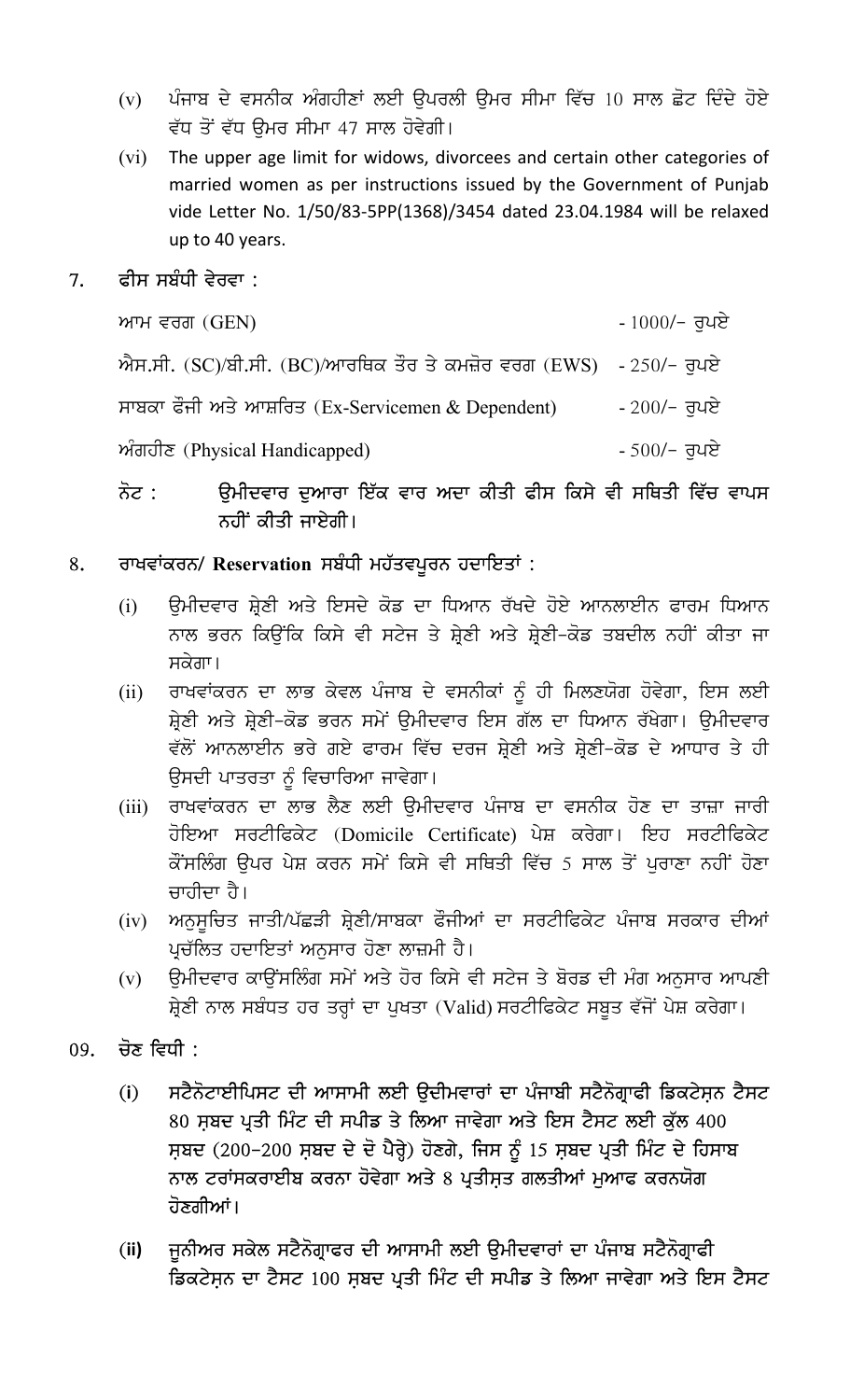ਲਈ ਕੁੱਲ 500 ਸ਼ਬਦ (250-250 ਸ਼ਬਦ ਦੇ ਦੋ ਪੈਰ੍ਹੇ) ਹੋਣਗੇ, ਜਿਸ ਨੂੰ 20 ਸ਼ਬਦ ਪ੍ਰਤੀ ਮਿੰਟ ਦੇ ਹਿਸਾਬ ਨਾਲ ਟਰਾਂਸਕਰਾਈਬ ਕਰਨ ਹੋਵੇਗਾ।ਇਸ ਤੋਂ ਇਲਾਵਾ ਅੰਗਰੇਜੀ ਸਾਰਟਹੈਂਡ ਦਾ ਟੈਸਟ 50 ਸ਼ਬਦ ਪ੍ਰਤੀ ਮਿੰਟ ਦੀ ਸਪੀਡ ਤੇ ਲਿਆ ਜਾਵੇਗਾ, ਜਿਸ ਲਈ 200 ਸ਼ਬਦ ਦਾ ਇੱਕ ਪੈਰ੍ਹਾ ਹੋਵੇਗਾ ਜੋਕਿ 10 ਸ਼ਬਦ ਪ੍ਰਤੀ ਮਿੰਟ ਨਾਲ ਟਰਾਂਸਕਰਾਈਬ ਕਰਨਾ ਹੋਵੇਗਾ। 8 ਪ੍ਰਤੀਸ਼ਤ ਗਲਤੀਆਂ ਮੁਆਫ ਕਰਨਯੋਗ ਹੋਣਗੀਆਂ।

- ਸਟੈਨੋਗ੍ਰਾਫੀ ਦੀ ਪ੍ਰੀਖਿਆ ਵਿੱਚ ਜੇਕਰ ਮੈਰਿਟ ਦੀ ਬਰਾਬਰਤਾ ਸਬੰਧੀ ਕੋਈ ਮਾਮਲਾ ਸਾਹਮਣੇ  $(iii)$ ਆਂਉਦਾ ਹੈ ਤਾਂ ਇਸ ਸਬੰਧੀ ਬਰਾਬਰ ਅੰਕ ਹਾਸਿਲ ਉਮੀਦਵਾਰਾਂ ਦੀ ਜਨਮ ਸਿਤੀ ਨੂੰ ਵਿਚਾਰਿਆ ਜਾਵੇਗਾ ਅਤੇ ਵੱਧ ਉਮਰ ਵਾਲੇ ਉਮੀਦਵਾਰ ਦੀ ਮੈਰਿਟ ਉੱਪਰ ਮੰਨੀ ਜਾਵੇਗੀ। ਜੇਕਰ ਬਰਾਬਰ ਮੈਰਿਟ ਹਾਸਿਲ ਉਮੀਦਵਾਰਾਂ ਦੀ ਜਨਮ ਮਿਤੀ ਮੁਤਾਬਿਕ ਉਮਰਵਿੱਚ ਵੀ ਬਰਾਬਰਤਾ ਪਾਈ ਜਾਂਦੀ ਹੈ ਤਾਂ ਇਸ ਸਬੰਧੀ ੳਮੀਦਵਾਰ ਦੀ ਮੰਗੀ ਵਿੱਦਿਅਕ ਯੋਗਤਾ ਦੀ ਪ੍ਰਤੀਸ਼ਤਤਾ ਨੂੰ ਵਿਚਾਰਦੇ ਹੋਏ ਵੱਧ ਅੰਕ ਹਾਸਿਲ ਕਰਨ ਵਾਲੇ ਉਮੀਦਵਾਰ ਦੀ ਮੈਰਿਟ ਉਪਰ ਮੰਨੀ ਜਾਵੇਗੀ ਅਤੇ ਜੇਕਰ ਉਪਰੋਕਤ ਦੋਵੇ ਸਥਿਤੀਆਂ ਵਿੱਚ ਵੀ ਅੰਕਾਂ ਦੀ ਬਰਾਬਰਤਾ ਦਾ ਵਿਵਾਦ ਨਹੀਂ ਸੁਲਝਦਾ ਹੈ ਤਾਂ ਅੰਤ ਵਿੱਚ ਮੈਟ੍ਰਿਕ ਦੇ ਅੰਕਾਂ ਨੂੰ ਵਿਚਾਰਦੇ ਹੋਏ ਮੈਟ੍ਰਿਕ ਵਿੱਚ ਵੱਧ ਅੰਕ ਹਾਸਿਲ ਕਰਨ ਵਾਲੇ ਉਮੀਦਵਾਰ ਦੀ ਮੈਰਿਟ ਉੱਪਰ ਮੰਨੀ ਜਾਵੇਗੀ।
- ਸਟੈਨੋਗ੍ਰਾਫੀ ਦੀ ਪ੍ਰੀਖਿਆ ਦੀ ਮੈਰਿਟ ਦੇ ਆਧਾਰ ਤੇ ਹੀ ਅਸਾਮੀਆਂ ਦਾ 3 ਗੁਣਾ ਜਾਂ ਬੋਰਡ  $(iv)$ ਵੱਲੋਂ ਲਏ ਗਏ ਫੈਸਲੇ ਅਨੁਸਾਰ ਉਮੀਦਵਾਰ ਨੂੰ ਹਰ ਤਰ੍ਹਾਂ ਦੇ ਦਸਤਾਵੇਜਾਂ ਦੀ ਪੜਤਾਲ/ ਵੈਰੀਫਿਕੇਸ਼ਨ ਕਰਨ ਲਈ ਕਾਉਂਸਲਿੰਗ ਲਈ ਬੁਲਾਇਆ ਜਾਏਗਾ। ਕਾਉਂਸਲਿੰਗ ਉਪਰੰਤ ਮਕੰਮਲ ਤੌਰ ਤੇ ਸਫਲ/ਯੋਗ ਪਾਏ ਗਏ ੳਮੀਦਵਾਰਾਂ ਦੇ ਨਾਮ, ਅਸਾਮੀਆਂ ਦੀ ੳਸ ਸਮੇਂ ਦੀ ਮੌਜੂਦਾ ਗਿਣਤੀ (ਜੋ ਕਿ ਸਬੰਧਤ ਵਿਭਾਗ ਦੇ ਹੁਕਮਾਂ/ਹਦਾਇਤਾਂ ਅਨੁਸਾਰ ਭਰਤੀ ਪ੍ਰਕੀਰਿਆ ਦੌਰਾਨ ਕਿਸੇ ਵੀ ਸਮੇਂ ਘਟਾਈ ਜਾਂ ਵਧਾਈ ਜਾ ਸਕਦੀ ਹੈ) ਅਨੁਸਾਰ ਸਬੰਧਤ ਵਿਭਾਗ ਨੂੰ ਸਿਫਾਰਸ਼ ਕੀਤੇ ਜਾਣਗੇ।

#### ਸਟੈਨੋਗ੍ਰਾਫੀ ਦੀ ਪ੍ਰੀਖਿਆ : 10.

ਹਰ ਪੱਖੋਂ ਮੁਕੰਮਲ ਆਨਲਾਈਨ ਪ੍ਰਤੀਬੇਨਤੀਆਂ ਪ੍ਰਾਪਤ ਹੋਣ ਤੋਂ ਬਾਅਦ ਉਮੀਦਵਾਰਾਂ ਨੂੰ ਸਟੈਨੋਗ੍ਰਾਫੀ ਦੀ ਪ੍ਰੀਖਿਆ ਲਈ ਬੋਰਡ ਦੀ ਵੈੱਬਸਾਈਟ ਤੇ ਹੀ Online Admit Card ਜਾਰੀ ਕੀਤੇ ਜਾਣਗੇ। ਇਸ ਸਬੰਧੀ ੳਮੀਦਵਾਰ ਲਗਾਤਾਰ ਬੋਰਡ ਦੀ ਵੈਬਸਾਈਟ ਚੈੱਕ ਕਰਦੇ ਰਹਿਣ। ਸਟੈਨੋਗਾਫੀ ਦੀ ਪ੍ਰੀਖਿਆ ਸਬੰਧੀ ਹਰ ਤਰ੍ਹਾਂ ਦੀ ਜਾਣਕਾਰੀ ਜਿਵੇਂ ਕਿ ਪ੍ਰੀਖਿਆ ਦੀ ਮਿਤੀ ਅਤੇ ਪ੍ਰੀਖਿਆ ਕੇਂਦਰ ਆਦਿ ਸਿਰਫ ਬੋਰਡ ਦੀ ਵੈੱਬਸਾਈਟ https://sssb.punjab.gov.in/ ਤੇ ਹੀ ਅਪਲੋਡ (upload) ਕੀਤੀ ਜਾਏਗੀ। ਇਸ ਕਰਕੇ ਉਮੀਦਵਾਰਾਂ ਵੱਲੋਂ (Latest updates) ਲਈ ਬੋਰਡ ਦੀ ਵੈੱਬਸਾਈਟ ਲਾਜ਼ਮੀ ਤੌਰ ਤੇ ਚੈੱਕ ਕਰਦੇ ਰਹਿਣਾ ਹੋਵੇਗਾ।ਕਿਸੇ ਵੀ ਉਮੀਦਵਾਰ ਨਾਲ ਵਿਅਕਤੀਗਤ ਤੌਰ ਤੇ ਪੱਤਰ-ਵਿਹਾਰ ਨਹੀਂ ਕੀਤਾ ਜਾਵੇਗਾ।

#### ਅਪਲਾਈ ਕਰਨ ਦੀ ਵਿਧੀ :  $11.$

- ਉਮੀਦਵਾਰ ਬੋਰਡ ਦੀ ਵੈੱਬਸਾਈਟ https://sssb.punjab.gov.in/ ਤੇ ਮੁਹੱਈਆ ਲਿੰਕ ਤੇ  $(i)$ ਕਲਿਕ ਕਰਕੇ ਮਿਤੀ 06.01.2022 ਤੋਂ 05.02.2022 ਸ਼ਾਮ 5:00 ਵਜ਼ੇ ਤੱਕ ਕੇਵਲ ਆਨਲਾਈਨ ਹੀ ਅਪਲਾਈ ਕਰ ਸਕਦੇ ਹਨ। ਹੋਰ ਕਿਸੇ ਵੀ ਵਿਧੀ ਰਾਹੀਂ ਭੇਜੀ ਗਈ ਅਰਜ਼ੀ ਰੱਦ ਸਮਝੀ ਜਾਵੇਗੀ।
- ਓਮੀਦਵਾਰ ਆਨਲਾਈਨ ਅਪਲਾਈ ਕਰਦੇ ਸਮੇਂ ਸਭ ਤੋਂ ਪਹਿਲਾਂ ਅਪਲਾਈ ਕਰਨ ਦੀਆਂ  $(ii)$ ਹਦਾਇਤਾਂ ਨੂੰ ਧਿਆਨਪੂਰਵਕ ਪੜ੍ਹਦੇ ਹੋਏ ਬੋਰਡ ਦੀ ਵੈਬਸਾਈਟ ਤੇ ਮੌਜ਼ੂਦ ਭਰਤੀ ਦੇ ਲਿੰਕ ਤੇ ਕਲਿਕ ਕਰਕੇ ਆਪਣੀ ਨਿੱਜੀ ਡਿਟੇਲ ਭਰਕੇ Save ਕਰਨਗੇ, ਜਿਸ ਨਾਲ ਰਜਿਸਟ੍ਰੇਸ਼ਨ ਨੰਬਰ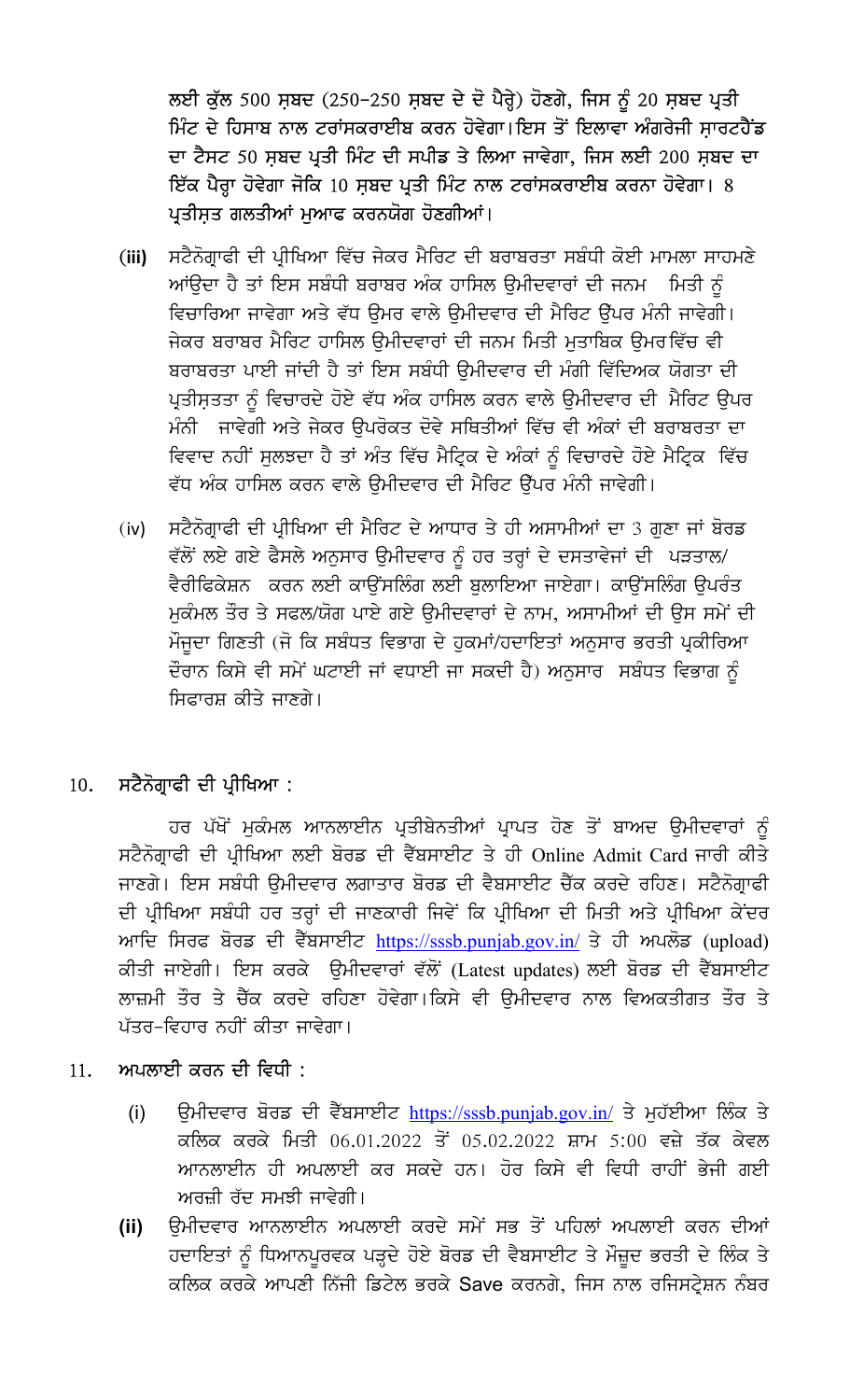ਜਨਰੇਟ ਹੋ ਜਾਵੇਗਾ।ਇਸ ਉਪਰੰਤ ਉਮੀਦਵਾਰ ਆਪਣੀ ਪਾਸਪੋਰਟ ਸਾਈਜ਼ ਫੋਟੋਗ੍ਰਾਫ, ਹਸਤਾਖ਼ਰ ਅਤੇ ਲੋੜੀਂਦੇ ਵਿੱਦਿਅਕ ਯੋਗਤਾ ਜਿਵੇਂ ਕਿ ਮੈਟਰਿਕ/ਦਸਵੀਂ ਦਾ ਜਨਮ ਮਿਤੀ ਵਾਲਾ ਸਰਟੀਫਿਕੇਟ ਅਤੇ ਉਪਰੋਕਤ ਅਸਾਮੀਆਂ ਲਈ ਨਿਰਧਾਰਿਤ ਵਿੱਦਿਅਕ ਯੋਗਤਾ– ਗਰੈਜੂਏਸ਼ਨ (Education Qualification i.e. Graduation) ਦਾ ਵਿੱਦਿਅਕ ਯੋਗਤਾ ਸਰਟੀਫਿਕੇਟ ਸਕੈਨ ਕਰਕੇ ਅਪਲੋਡ ਕਰਨਗੇ। ਇਨ੍ਹਾਂ ਦਸਤਾਵੇਜਾਂ ਦੇ ਅਪਲੋਡ ਹੋਣ ਉਪਰੰਤ ਆਨਲਾਈਨ ਫਾਰਮ ਸਬਮਿਟ ਕਰਨ ਤੋਂ ਪਹਿਲਾਂ ਉਮੀਦਵਾਰ ਕਿਸੇ ਵੀ ਤਰਾਂ ਦੀ ਸੋਧ (ਨਾਮ, ਪਿਤਾ ਦਾ ਨਾਮ, ਅਤੇ ਕੈਟਾਗਰੀ ਨੂੰ ਛੱਡ ਕੇ) ਕਰ ਸਕਦੇ ਹਨ। ਇੱਕ ਵਾਰ ਆਨਲਈਨ ਫਾਰਮ ਸਬਮਿਟ ਹੋ ਜਾਣ ਉਪਰੰਤ ਉਮੀਦਵਾਰ ਉਸ ਵਿੱਚ ਕਿਸੇ ਵੀ ਤਰਾਂ ਦੀ ਸੋਧ/ਤਬਦੀਲੀ ਨਹੀਂ ਕਰ ਸਕੇਗਾ ਅਤੇ ਮੁਕੰਮਲ Online Application form submit ਹੋਣ ਉਪਰੰਤ ਹੀ ਫੀਸ ਜਮ੍ਹਾ/ਅਦਾ ਕੀਤੀ ਜਾ ਸਕੇਗੀ।

# ਨੋਟ:- ਫੀਸ ਭਰਨ ਲਈ ਉਮੀਦਵਾਰ ਨੂੰ Login ਕਰਨ ਲਈ Application Number ਅਤੇ ਜਨਮ ਮਿਤੀ DDMMYYYY ਫਾਰਮੈਟ ਵਿੱਚ ਭਰਨੀ ਹੋਵੇਗੀ।

- ਉਮੀਦਵਾਰ Online Application form submit ਕਰਨ ਉਪਰੰਤ ਵੈੱਬਸਾਈਟ ਤੇ ਮੌਜ਼ੂਦ  $(iii)$ Make Payment Link ਦੇ ਅਧੀਨ \*\*\*\*\*PAY FEE\*\*\*\*\*\* ਲਿੰਕ ਤੇ ਕਲਿੱਕ ਕਰਕੇ ਫੀਸ ਦਾ ਭੁਗਤਾਨ ਕਰ ਸਕਣਗੇ। ਉਮੀਦਵਾਰ Online Application form submit/ਜਮ੍ਹਾਂ ਹੋਣ ਦੀ ਮਿਤੀ ਤੋਂ ਬਾਅਦ ਇੱਕ ਦਿਨ ਛੱਡ ਕੇ ਅਗਲੀ ਮਿਤੀ ਤੋਂ ਫੀਸ ਅਦਾ ਕਰਨ ਦੀ ਆਖਰੀ ਮਿਤੀ 08.02.2022 ਤੱਕ ਕਿਸੇ ਵੀ ਕੰਮ-ਕਾਜ ਵਾਲੇ ਦਿਨ ਸਟੇਟ ਬੈਂਕ ਆਫ ਇੰਡੀਆ (State Bank of India) ਦੀ ਕਿਸੇ ਵੀ ਸ਼ਾਖਾ ਵਿੱਚ ਚਲਾਨ ਰਾਹੀਂ ਜਾਂ Net Banking, Credit Card, Debit Card, Rupay Card, PhonePay, Google Pay, Paytm or Bank Challan ਆਦਿ ਕਿਸੇ ਵੀ Mode ਰਾਹੀਂ ਫੀਸ ਜਮ੍ਹਾਂ ਕਰਵਾ ਸਕਣਗੇ।ਜੇਕਰ ਕਿਸੇ ਕਾਰਨ ਉਮੀਦਵਾਰ ਦੀ ਦੀ ਆਨਲਾਈਨ ਫੀਸ ਜਮ੍ਹਾਂ ਨਹੀਂ ਹੋ ਪਾਂਦੀ ਤਾਂ ਉਸ ਦੀ ਅਰਜੀ ਰੱਦ ਸਮਝੀ ਜਾਵੇਗੀ।
- ਉਮੀਦਵਾਰ ਦੁਆਰਾ ਲੋੜੀਂਦੀ ਫੀਸ ਜਮ੍ਹਾਂ ਕਰਵਾਉਣ ਉਪਰੰਤ ਹੀ Online ਅਪਲਾਈ ਕਰਨ  $(iv)$ ਦੀ ਪ੍ਰਕਿਰਿਆ ਮੁਕੰਮਲ ਹੋ ਸਕੇਗੀ ਅਤੇ Online Application form ਸਵੀਕਾਰ ਕੀਤਾ ਜਾਵੇਗਾ।ਇਸ ੳਪਰੰਤ ਹੀ ਫੀਸ ਅਦਾ ਕਰਨ ਦੀ ਮਿਤੀ ਤੋਂ ਬਾਅਦ ਦੋ ਦਿਨ ਛੱਡ ਕੇ ਅਗਲੀ ਮਿਤੀ ਤੋਂ Online Application form generate/download ਹੋ ਸਕੇਗਾ। ਉਮੀਦਵਾਰ ਇਸ ਫਾਰਮ ਦਾ ਪਿੰਟ ਲੈ ਕੇ ਭਵਿੱਖ ਲਈ ਸੰਭਾਲ ਕੇ ਰੱਖਣ ਲਈ ਜ਼ਿੰਮੇਵਾਰ ਹੋਣਗੇ।
- ਜੇਕਰ ਉਮੀਦਵਾਰ ਵੱਲੋਂ ਆਨਲਾਈਨ ਫਾਰਮ ਭਰਨ ਸਮੇਂ ਕੋਈ ਗਲਤੀ ਹੋ ਜਾਂਦੀ ਹੈ ਤਾਂ  $(v)$ ਸਿਰਫ਼ Application form online submit ਕਰਨ ਤੋਂ ਪਹਿਲਾਂ ਹੀ ਉਸ ਪਾਸ ਫਾਰਮ ਵਿੱਚ ਸੋਧ ਕਰਨ ਦਾ ਮੌਕਾ ਹੋਵੇਗਾ। ਉਮੀਦਵਾਰ ਦੁਆਰਾ ਇੱਕ ਵਾਰ Online Application form ਸਬਮਿਟ ਕਰਨ ਉਰਪੰਤ ਕਿਸੇ ਵੀ ਹਾਲਤ ਵਿੱਚ ਇਸ ਵਿੱਚ ਕਿਸੇ ਵੀ ਤਰ੍ਹਾਂ ਦੀ ਸੋਧ ਨਹੀਂ ਕੀਤੀ ਜਾ ਸਕੇਗੀ ਅਤੇ ਨਾ ਹੀ ਭਵਿੱਖ ਵਿੱਚ ਸੋਧ ਕਰਨ ਸਬੰਧੀ ਉਮੀਦਵਾਰ ਦੀ ਕੋਈ ਪ੍ਰਤੀਬੇਨਤੀ/ਮੰਗ ਦਫ਼ਤਰ ਵੱਲੋਂ ਸਵੀਕਾਰ ਕੀਤੀ ਜਾਏਗੀ।
- (vi) ਕਿਸੇ ਵੀ ਉਮੀਦਵਾਰ ਨੂੰ ਫੀਸ ਦੀ ਮੁਆਫੀ/ਛੋਟ ਨਹੀਂ ਦਿੱਤੀ ਜਾਵੇਗੀ ਅਤੇ ਫੀਸ ਦਾ ਭੁਗਤਾਨ ਨਾ ਕਰਨ ਦੀ ਹਾਲਤ ਵਿੱਚ ਉਸਦਾ Application form ਅਧੁਰਾ ਸਮਝਦੇ ਹੋਏ ਸਵੀਕਾਰ ਨਹੀਂ ਕੀਤਾ ਜਾਏਗਾ ਅਤੇ ਉਸਦੀ ਆਰਜੀ/ਪਾਤਰਤਾ ਮੁੱਢ ਤੋਂ ਹੀ ਰੱਦ ਸਮਝੀ ਜਾਵੇਗੀ।
- (vii) ਕਿਸੇ ਹੋਰ ਵਿਧੀ ਰਾਹੀਂ ਭੇਜੀ ਗਈ ਅਰਜੀ ਜਾਂ ਕਿਸੇ ਹੋਰ ਵਿਧੀ ਰਾਹੀਂ ਜਮ੍ਹਾਂ ਕਰਵਾਈ ਗਈ ਫੀਸ ਨੂੰ ਵੈਲਿਡ (Valid) ਨਹੀਂ ਮੰਨਿਆ ਜਾਵੇਗਾ ਅਤੇ ਅਜਿਹੀ ਅਰਜੀ ਨੂੰ ਸਵੀਕਾਰ ਨਾ ਕਰਦੇ ਹੋਏ ਰੱਦ ਕਰ ਦਿੱਤਾ ਜਾਏਗਾ।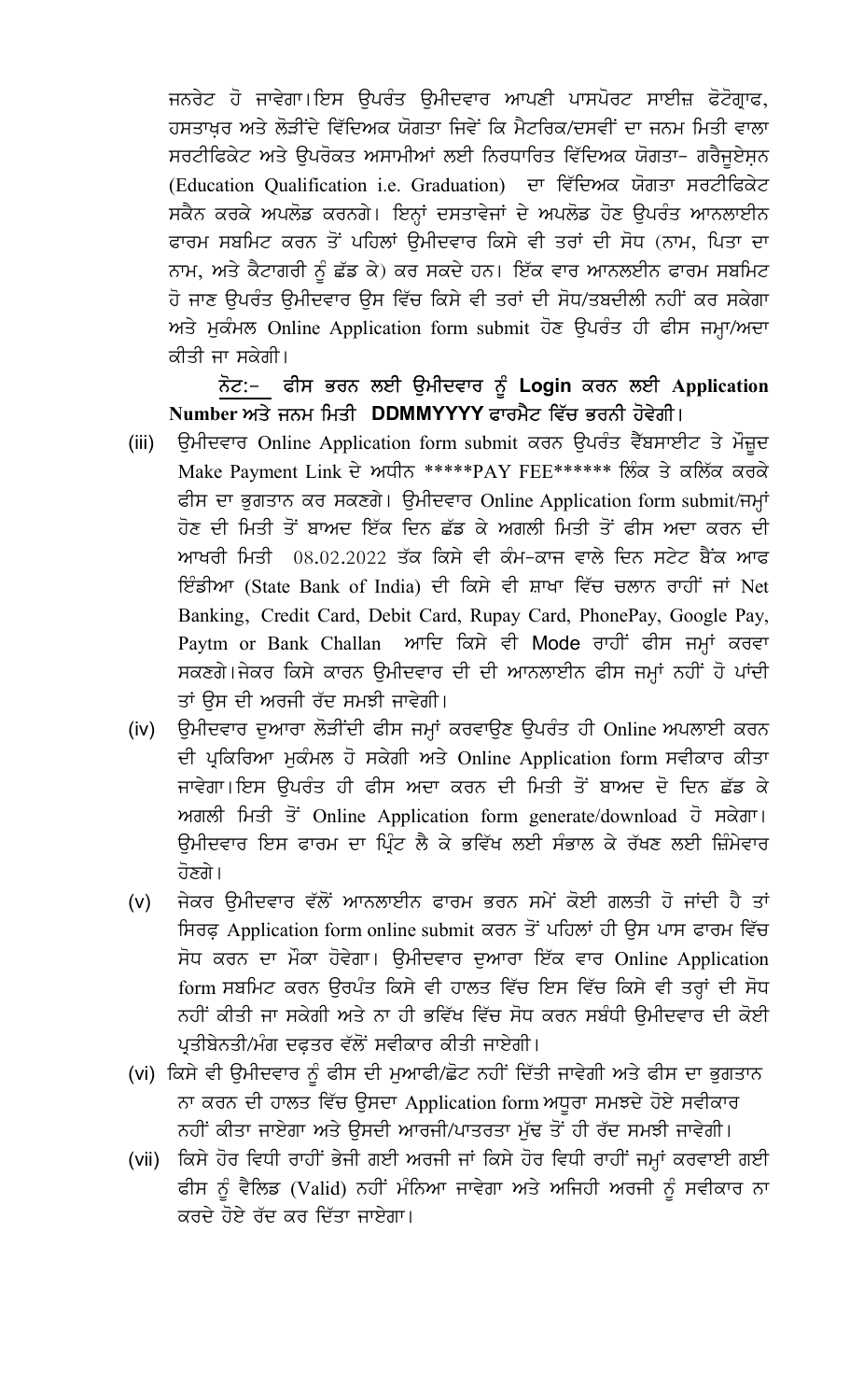(viii) Net Banking/Credit Card/Debit Card ਰਾਹੀਂ ਅਦਾ ਕੀਤੀ ਗਈ ਫੀਸ ਕਿਸੇ ਵੀ ਕਾਰਨ ਕਰਕੇ ਅਸਫਲ ਹੋਣ ਦੀ ਸਥਿਤੀ ਵਿੱਚ ਉਮੀਦਵਾਰ ਦੀ Application ਪ੍ਰਵਾਨ ਨਹੀਂ ਕੀਤੀ ਜਾਵੇਗੀ।

#### ਉਮੀਦਵਾਰ ਨੂੰ ਅਯੋਗ ਕਰਾਰ ਦੇਣ ਜਾਂ ਪਾਤਰਤਾ ਰੱਦ ਕਰਨ ਦੀਆਂ ਸ਼ਰਤਾਂ :  $12.$

ਹੇਠ ਲਿਖੇ ਕਿਸੇ ਵੀ ਸਥਿਤੀ ਵਿੱਚ ਉਮੀਦਵਾਰ ਨੂੰ ਅਯੋਗ ਕਰਾਰ ਦਿੰਦੇ ਹੋਏ ਉਸਦੀ ਪਾਤਰਤਾ ਰੱਦ ਕਰ ਦਿੱਤੀ ਜਾਏਗੀ :-

- ਪੁਰੀ ਫੀਸ ਪ੍ਰਾਪਤ ਨਾ ਹੋਣ ਜਾਂ ਨਿਰਧਾਰਤ ਵਿਧੀ ਅਨੁਸਾਰ ਫੀਸ ਜਮ੍ਹਾਂ ਨਾ ਕਰਵਾਉਣ,  $(i)$
- ਬਿਨੈ-ਪੱਤਰ ਵਿੱਚ ਅਧੂਰੀ ਜਾਂ ਗਲਤ ਸੂਚਨਾ ਭਰਨਾ,  $(ii)$
- ਆਨਲਾਈਨ ਬਿਨੈ ਕਰਨ ਦੀ ਪੂਰੀ ਪ੍ਰਕਿਰਿਆ ਮੁਕੰਮਲ ਨਾ ਕਰਨਾ,  $(iii)$
- ਅਧੀਨ ਸੇਵਾਵਾਂ ਚੋਣ ਬੋਰਡ, ਜਾਂ ਕਿਸੇ ਹੋਰ ਸੰਸਥਾ ਵੱਲੋਂ ਅਯੋਗ ਕਰਾਰ ਦਿੱਤਾ ਹੋਣਾ,  $(iv)$
- ਲੋੜੀਂਦੀ ਵਿੱਦਿਅਕ ਯੋਗਤਾ, ਉਮਰ, ਰਾਖਵਾਂਕਰਨ ਜਾਂ ਭਰਤੀ ਦੀਆਂ ਹੋਰ ਸ਼ਰਤਾਂ ਪੁਰੀਆਂ ਨਾ  $(v)$ ਹੋਣਾ.
- ਆਨਲਾਈਨ ਬਿਨੈ ਕਰਨ ਦੀ ਪ੍ਰਕਿਰਿਆ ਦੀ ਥਾਂ ਕਿਸੇ ਹੋਰ ਪ੍ਰਕਿਰਿਆ ਰਾਹੀਂ ਬਿਨੈ ਕਰਨਾ,  $(vi)$

#### ਬਿਨੈਕਾਰਾਂ ਦੇ ਧਿਆਨ ਹਿੱਤ ਅਤਿ ਜ਼ਰੂਰੀ ਹਦਾਇਤਾਂ : 13.

- ਉਮੀਦਵਾਰਾਂ ਵੱਲੋਂ ਹਾਸਲ ਕੀਤਾ ਗਿਆ ਡਿਗਰੀ ਸਰਟੀਫਿਕੇਟ ਯੂ.ਜੀ.ਸੀ. ਦੁਆਰਾ ਸਮੇਂ-ਸਮੇਂ  $(i)$ ਤੇ ਜਾਰੀ guidelines/instructions ਅਨੁਸਾਰ ਮਾਨਤਾ ਪ੍ਰਾਪਤ ਸੰਸਥਾ/ਯੁਨੀਵਰਸਿਟੀ ਤੋਂ ਜਾਰੀ ਕੀਤਾ ਹੋਣਾ ਲਾਜ਼ਮੀ ਹੈ।
- ਉਪਰੋਕਤ ਦਰਸਾਈਆਂ ਅਸਾਮੀਆਂ ਲਈ ਪੰਜਾਬ ਸਿਵਲ ਸੇਵਾਵਾਂ (Common conditions)  $(ii)$ ਰੁਲਜ਼, 1994 ਵਿੱਚ ਕੀਤੇ ਉਪਬੰਧ ਅਨੁਸਾਰ ਦਸਵੀਂ ਪੱਧਰ ਦੀ ਪੰਜਾਬੀ ਪਾਸ ਕੀਤੀ ਹੋਵੇ।
- ਮੁੱਢਲੀ ਤਨਖਾਹ ਅਤੇ ਹੋਰ ਭੱਤਿਆਂ ਸਬੰਧੀ ਵਿੱਤ ਵਿਭਾਗ (ਵਿੱਤ ਪ੍ਰਸੋਨਲ–1 ਸ਼ਾਖਾ), ਪੰਜਾਬ  $(i)$ ਸਰਕਾਰ ਦਾ ਪੱਤਰ ਨੰ: 7/204/2012-4ਐਫ.ਪੀ.1/66, ਮਿਤੀ 15.01.2015 ਅਤੇ ਇਸ ਸਬੰਧੀ ਸਮੇਂ-ਸਮੇਂ ਤੇ ਜਾਰੀ ਹੋਰ ਹਦਾਇਤਾਂ ਲਾਗੂ ਹੋਣਗੀਆਂ।
- ਉਪਰੋਕਤ ਦਰਸਾਏ ਵਿਭਾਗਾਂ ਦੀਆਂ ਅਸਾਮੀਆਂ ਦੀ ਗਿਣਤੀ ਬੋਰਡ ਵੱਲੋਂ ਕਿਸੇ ਵੀ ਸਮੇਂ  $(ii)$ ਘਟਾਈ ਜਾਂ ਵਧਾਈ ਜਾ ਸਕਦੀ ਹੈ।
- ਇਨ੍ਹਾਂ ਅਸਾਮੀਆਂ ਦੀ ਕੈਟਗਾਰੀ ਵਾਈਜ਼ ਵੰਡ ਅਤੇ ਰਾਖਵਾਂਕਰਨ ਉਪਰੋਕਤ ਦਰਸਾਏ ਵਿਭਾਗਾਂ  $(iii)$ ਵੱਲੋਂ ਨਿਰਧਾਰਤ ਕੀਤਾ ਗਿਆ ਹੈ। ਇਨ੍ਹਾਂ ਅਸਾਮੀਆਂ ਲਈ ਹਰ ਸ਼੍ਰੇਣੀ ਲਈ ਰਾਖਵਾਂਕਰਨ ਪੰਜਾਬ ਸਰਕਾਰ ਦੀਆਂ ਰਾਖਵਾਂਕਰਨ ਨੀਤੀ ਸਬੰਧੀ ਹਦਾਇਤਾਂ/ਨਿਯਮਾਂ ਅਨੁਸਾਰ ਲਾਗੂ ਹੋਵੇਗਾ। Economical Weaker Sections ਲਈ ਰਾਖਵਾਂਕਰਨ ਸਮਾਜਿਕ ਨਿਆਂ, ਅਧਿਕਾਰਤਾ ਅਤੇ ਘੱਟ ਗਿਣਤੀ ਵਿਭਾਗ, ਪੰਜਾਬ ਸਰਕਾਰ ਦੇ ਪੱਤਰ ਨੰ: 1/3/2019-ਆਰ.ਸੀ.1/120, ਮਿਤੀ 28 ਮਈ, 2019 ਰਾਹੀਂ ਜਾਰੀ ਹਦਾਇਤਾਂ ਅਤੇ ਇਸਨੂੰ ਲਾਗੁ ਕਰਨ ਸਬੰਧੀ ਭਵਿੱਖ ਵਿੱਚ ਜਾਰੀ ਕੀਤੀ ਜਾਣ ਵਾਲੀ ਹਰ ਹਦਾਇਤ/ਨਿਯਮ ਦੇ ਅਨੁਸਾਰ ਲਾਗ ਹੋਵੇਗਾ।
- ਇਨ੍ਹਾਂ ਅਸਾਮੀਆਂ ਲਈ ੳਮੀਦਵਾਰ ਕੇਵਲ ਬੋਰਡ ਦੀ ਵੈੱਬਸਾਈਟ  $(iv)$ https://sssb.punjab.gov.in/ ਤੇ ਆਨਲਾਈਨ ਹੀ ਅਪਲਾਈ ਕਰ ਸਕਦੇ ਹਨ। ਇਸ ਤੋਂ ਬਿਨ੍ਹਾਂ ਕਿਸੇ ਵੀ ਵਿਧੀ ਰਾਹੀਂ ਭੇਜੀ ਗਈ ਅਰਜੀ ਰੱਦ ਸਮਝੀ ਜਾਵੇਗੀ।
- ਆਨਲਾਈਨ ਫਾਰਮ ਭਰਨ ਸਮੇਂ ਹੋਈ ਕਿਸੇ ਵੀ ਗਲਤੀ ਲਈ ਉਮੀਦਵਾਰ ਖੁਦ ਜ਼ਿੰਮੇਵਾਰ  $(v)$ ਹੋਵੇਗਾ। ਅਧੀਨ ਸੇਵਾਵਾਂ ਚੋਣ ਬੋਰਡ, ਪੰਜਾਬ ਦੀ ਇਸ ਸਬੰਧੀ ਕੋਈ ਜ਼ਿੰਮੇਵਾਰੀ ਨਹੀਂ ਹੋਵੇਗੀ ਅਤੇ ਨਾ ਹੀ ਕਿਸੇ ਵੀ ਕਾਲਮ ਵਿੱਚ ਸੋਧ ਕੀਤੀ ਜਾਏਗੀ। ਉਮੀਦਵਾਰ ਵੱਲੋਂ ਇੱਕ ਵਾਰ ਭਰਿਆ ਗਿਆ ਡਾਟਾ ਕਿਸੇ ਵੀ ਹਾਲਤ ਵਿੱਚ ਬਦਲਣ ਦੀ ਆਗਿਆ ਨਹੀਂ ਹੋਵੇਗੀ।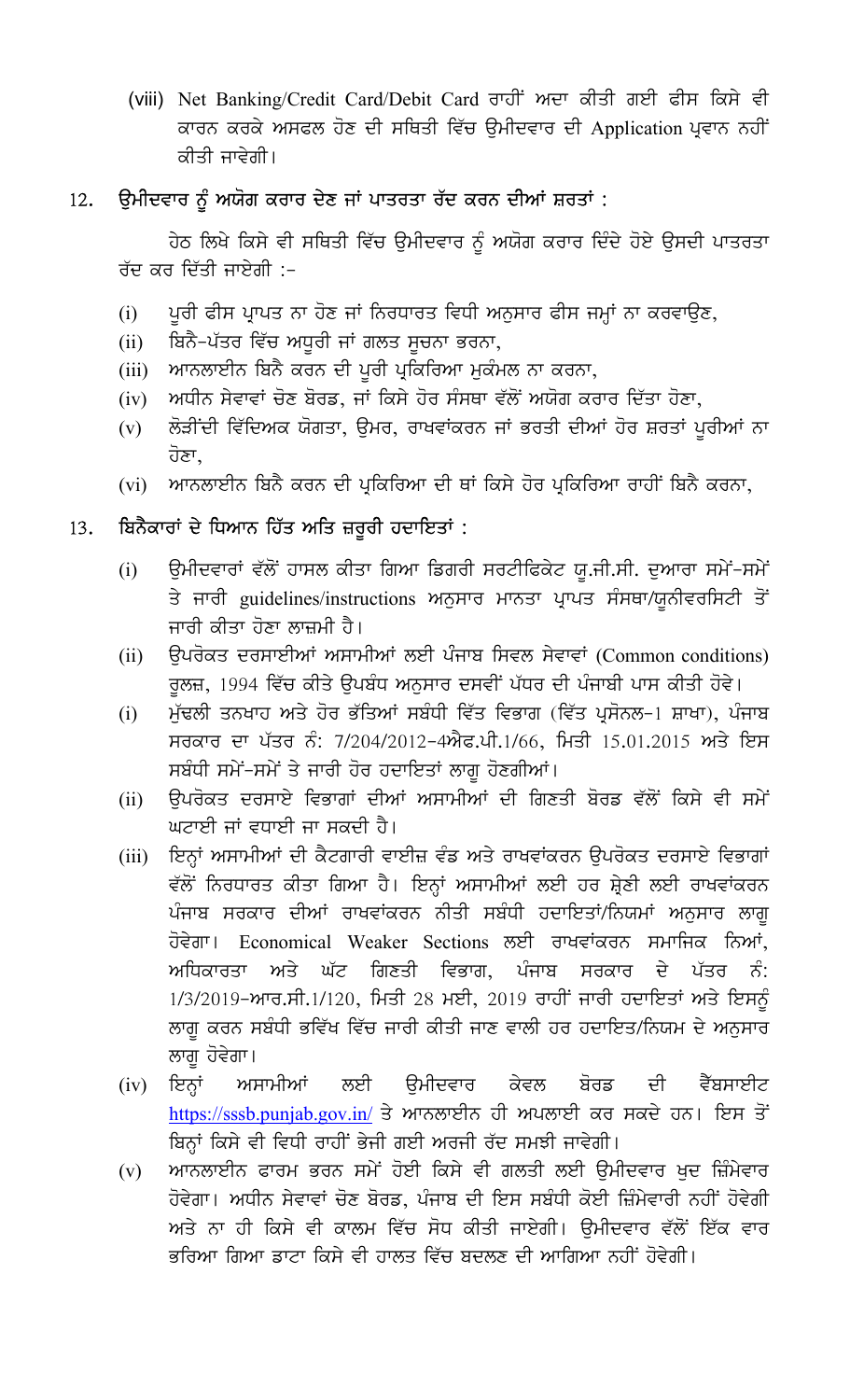- (vi) ਉਮੀਦਵਾਰ ਨੂੰ ਇਹ ਸਲਾਹ ਦਿੱਤੀ ਜਾਂਦੀ ਹੈ ਕਿ ਉਹ ਇਨ੍ਹਾਂ ਅਸਾਮੀਆਂ ਲਈ ਖੁਦ ਆਨਲਾਈਨ ਅਪਲਾਈ ਕਰਨ। ੳਮੀਦਵਾਰ ਵੱਲੋਂ ਫਾਰਮ ਭਰਨ ਲਈ ਕਿਸੇ ਹੋਰ ਵਿਅਕਤੀ/ਸਾਈਬਰ ਕੈਫੇ ਅਟੈਂਡੈਂਟ ਦੀ ਮੱਦਦ ਲੈਣ ਦੀ ਸਥਿਤੀ ਵਿੱਚ ਕੋਈ ਵੀ ਗਲਤੀ ਹੋ ਜਾਣ ਉਪਰੰਤ ਕਿਸੇ ਵੀ ਹਾਲਤ ਵਿੱਚ ਫਾਰਮ ਦੇ ਕਿਸ ਵੀ ਕਾਲਮ ਵਿੱਚ ਸੋਧ ਨਹੀਂ ਕੀਤੀ ਜਾਏਗੀ।
- (vii) ਉਮੀਦਵਾਰ ਵੱਲੋਂ ਅਧੂਰਾ ਫਾਰਮ ਭਰਨ ਜਾਂ ਆਨਲਾਈਨ ਬਿਨੈ ਕਰਨ ਦੀ ਪ੍ਰਕਿਰਿਆ ਪੂਰੀ ਨਾ ਕਰਨ ਜਾਂ ਪੂਰੀ ਫੀਸ ਨਾ ਭਰ ਸਕਣ ਜਾਂ ਲੋੜੀਂਦੇ ਦਸਤਾਵੇਜ ਅਪਲੋਡ ਨਾ ਕਰਨ ਦੀ ਸਥਿਤੀ ਵਿੱਚ ਉਸਦਾ ਬਿਨੈ-ਪੱਤਰ ਸਵੀਕਾਰ ਨਹੀਂ ਕੀਤਾ ਜਾਏਗਾ ਅਤੇ ਉਸਨੂੰ ਇੰਨ੍ਹਾਂ ਅਸਾਮੀਆਂ ਲਈ ਉਮੀਦਵਾਰ ਨਹੀਂ ਮੰਨਿਆ ਜਾਵੇਗਾ।
- (viii) ਆਨਲਾਈਨ ਅਪਲਾਈ ਕਰਨ ਸਮੇਂ ੳਮੀਦਵਾਰ ਲੋੜੀਂਦੇ ਸਰਟੀਫਿਕੇਟ ਸਕੈਨ ਕਰਕੇ ਨਾਲ ਹੀ ਅਪਲੋਡ ਕਰਨਗੇ।
- ਉਮੀਦਵਾਰਾਂ ਨੂੰ ਇਹ ਹਦਾਇਤ ਕੀਤੀ ਜਾਂਦੀ ਹੈ ਕਿ ਭਰਤੀ ਸਬੰਧੀ ਹਰ ਤਰ੍ਹਾਂ ਦੀ ਜਾਣਕਾਰੀ  $(ix)$ ਜਿਵੇਂ ਕਿ ਪ੍ਰੀਖਿਆ ਦੀ ਮਿਤੀ/ਸ਼ਡਿਊਲ, Admit Card, ਨਤੀਜਾ, ਮੈਰਿਟ ਸੂਚੀ ਜਾਂ ਭਰਤੀ ਪੁਕਿਰਿਆ ਸਬੰਧੀ ਭਵਿੱਖ ਵਿੱਚ ਸਮੇਂ-ਸਮੇਂ ਤੇ ਜਾਰੀ ਹੋਣ ਵਾਲੀ ਜਾਣਕਾਰੀ/ਨੋਟਿਸ/ਤਬਦੀਲੀ ਸਿਰਫ ਬੋਰਡ ਦੀ ਵੈੱਬਸਾਈਟ ਤੇ ਹੀ ਅਪਲੋਡ (upload) ਕੀਤੀ ਜਾਏਗੀ। ਇਸ ਸਬੰਧੀ ਉਮੀਦਵਾਰਾਂ ਨੂੰ ਵੱਖਰੇ ਤੌਰ ਤੇ ਕੋਈ ਸੁਚਨਾ ਨਹੀਂ ਭੇਜੀ ਜਾਏਗੀ। ਸੋ ਜਦ ਤੱਕ ਭਰਤੀ ਪ੍ਰਕਿਰਿਆ ਮੁੰਕਮਲ ਨਹੀਂ ਹੋ ਜਾਂਦੀ ਤਦ ਤੱਕ ਉਮੀਦਾਵਰਾਂ ਨੂੰ Latest updates ਲਈ ਬੋਰਡ ਦੀ ਵੈੱਬਸਾਈਟ ਲਾਜ਼ਮੀ ਤੌਰ ਤੇ ਚੈੱਕ ਕਰਦੇ ਰਹਿਣਾ ਹੋਵੇਗਾ। ਅਜਿਹਾ ਨਾ ਕਰਨ ਦੀ ਸਥਿਤੀ ਵਿੱਚ ੳਮੀਦਵਾਰਾਂ ਨੰ ਹੋਣ ਵਾਲੇ ਕਿਸੇ ਵੀ ਨਕਸਾਨ ਦੀ ਜਿੰਮੇਵਾਰੀ ਅਧੀਨ ਸੇਵਾਵਾਂ ਚੋਣ ਬੋਰਡ ਦੀ ਨਹੀਂ ਹੋਵੇਗੀ ਅਤੇ ਨਾ ਹੀ ਇਸ ਸਬੰਧੀ ਕੋਈ ਸਣਵਾਈ ਦਾ ਮੌਕਾ ਦਿੱਤਾ ਜਾਏਗਾ।
- ਉਮੀਦਵਾਰ ਸ਼ੇਣੀ ਅਤੇ ਇਸਦੇ ਕੋਡ ਅਤੇ ਅਸਾਮੀ ਕੋਡ ਦਾ ਧਿਆਨ ਰੱਖਦੇ ਹੋਏ ਆਨਲਾਈਨ  $(x)$ ਫਾਰਮ ਧਿਆਨ ਨਾਲ ਭਰਨ ਕਿਉਂਕਿ ਕਿਸੇ ਵੀ ਸਟੇਜ ਤੇ ਸ਼੍ਰੇਣੀ ਅਤੇ ਸ਼੍ਰੇਣੀ–ਕੋਡ ਅਤੇ ਅਸਾਮੀ ਕੋਡ ਤਬਦੀਲ ਨਹੀਂ ਕੀਤਾ ਜਾ ਸਕੇਗਾ।
- (xi) ਵੱਖ-ਵੱਖ ਵਰਗਾਂ/ਸ਼੍ਰੇਣੀਆਂ/ਅਸਾਮੀ ਕੋਡ ਵਿੱਚ ਅਸਾਮੀਆਂ ਉਸ ਵਰਗ ਵਿੱਚ ਅਸਾਮੀਆਂ ਦੀ ਓਪਲੱਬਤਾ ਅਧੀਨ ਭਰੀਆਂ ਜਾਣਗੀਆਂ।
- ਆਨਲਾਈਨ ਅਪਲਾਈ ਕਰਨ ਜਾਂ ਲਿਖਤੀ ਪੇਪਰ ਵਿੱਚ ਅਪੀਅਰ ਹੋਣ ਜਾਂ ਮੈਰਿਟ ਸੂਚੀ ਵਿੱਚ  $(xii)$ ਨਾਮ ਆਉਣ ਜਾਂ ਕਾਉਂਸਲਿੰਗ ਲਈ ਬੁਲਾਏ ਜਾਣ ਨਾਲ ਉਮੀਦਵਾਰ ਅਸਾਮੀ ਲਈ ਸਿਫਾਰਸ਼ ਹੋਣ ਦਾ ਅਧਿਕਾਰੀ ਨਹੀਂ ਬਣ ਜਾਵੇਗਾ। ਅਸਾਮੀਆਂ ਲਈ ਹਰ ਪੱਖੋਂ ਤੇ ਉਸਦਾ ਨਾਮ ਸਬੰਧਤ ਵਿਭਾਗ ਨੂੰ ਸਿਫਾਰਸ਼ ਕੀਤਾ ਜਾਏਗਾ। ਤੈਅ ਸਮੇਂ-ਸੀਮਾ ਅੰਦਰ ਆਪਣੀ ਯੋਗਤਾ ਸਿੱਧ ਨਾ ਕਰ ਸਕਣ ਦੀ ਸਥਿਤੀ ਵਿੱਚ ਉਮੀਦਵਾਰ ਦੀ ਪਾਤਰਤਾ ਰੱਦ ਕਰ ਦਿੱਤੀ ਜਾਏਗੀ ਅਤੇ ਇਸ ਸਬੰਧੀ ਬੋਰਡ ਵੱਲੋਂ ਲਿਆ ਗਿਆ ਫੈਸਲਾ ਅੰਤਿਮ ਹੋਵੇਗਾ।
- (xiii) ਉਮੀਦਵਾਰ ਵੱਲੋਂ ਭਰਤੀ ਦੀ ਕਿਸੇ ਵੀ ਸਟੇਜ ਤੇ ਉਪਲਬਧ ਕਰਵਾਏ ਗਏ ਕਿਸੇ ਵੀ ਦਸਤਾਵੇਜ ਦੇ ਗਲਤ ਸਾਬਤ ਹੋਣ ਤੇ ਉਸਦਾ ਨਾਮ ਮੈਰਿਟ ਸੂਚੀ ਵਿੱਚੋਂ ਕੱਢ ਦਿੱਤਾ ਜਾਏਗਾ ਅਤੇ ਉਸਦੀ ਪਾਤਰਤਾ ਰੱਦ ਕਰ ਦਿੱਤੀ ਜਾਏਗੀ। ਅਜਿਹੇ ਉਮੀਦਵਾਰ ਵਿਰੁੱਧ ਨਿਯਮਾਂ ਅਨੁਸਾਰ ਕਾਨੂੰਨੀ ਕਾਰਵਾਈ ਵੀ ਆਰੰਭੀ ਜਾ ਸਕਦੀ ਹੈ।
- (xiv) ਉਮੀਦਵਾਰ ਇਹ ਵੀ ਤਸਦੀਕ ਕਰਨਗੇ ਕਿ ਉਹ ਉਪਰੋਕਤ ਅਸਾਮੀ ਕੋਡ ਅਨੁਸਾਰ ਲੋੜੀਂਦੀ ਯੋਗਤਾ ਅਤੇ ਨਿਰਧਾਰਤ ਸ਼ਰਤਾ ਪੂਰੀਆਂ ਕਰਦਾ ਹੈ। ਉਮੀਦਵਾਰ ਵੱਲੋਂ ਕਾਉਂਸਲਿੰਗ ਸਮੇਂ ਅਸਲ ਦਸਤਾਵੇਜ ਦੇ ਆਧਾਰ ਤੇ ਉਮਰ, ਵਿੱਦਿਅਕ ਯੋਗਤਾ ਅਤੇ ਲੋੜੀਂਦੇ ਦਸਤਾਵੇਜ ਸਬੰਧੀ ਤਸਦੀਕ ਕਰਨੀ ਹੋਵੇਗੀ। ਇੰਨ੍ਹਾਂ ਦਸਤਾਵੇਜਾਂ ਦੇ ਹਰ ਪੱਖੋਂ ਸਹੀ ਸਿੱਧ ਹੋਣ ਅਤੇ ਲੋੜੀਂਦੀਆਂ ਸ਼ਰਤਾਂ/ਯੋਗਤਾਵਾਂ ਪੁਰੀਆਂ ਕਰਨ ਅਤੇ ਉਸਦੀ ਪਾਤਰਤਾ ਸਿੱਧ ਹੋਣ ਦੀ ਸਥਿਤੀ ਵਿੱਚ ਹੀ ਉਮੀਦਵਾਰ ਦਾ ਨਾਮ ਸਬੰਧਤ ਵਿਭਾਗ ਨੂੰ ਸਿਫਾਰਸ਼ ਕੀਤਾ ਜਾਏਗਾ।